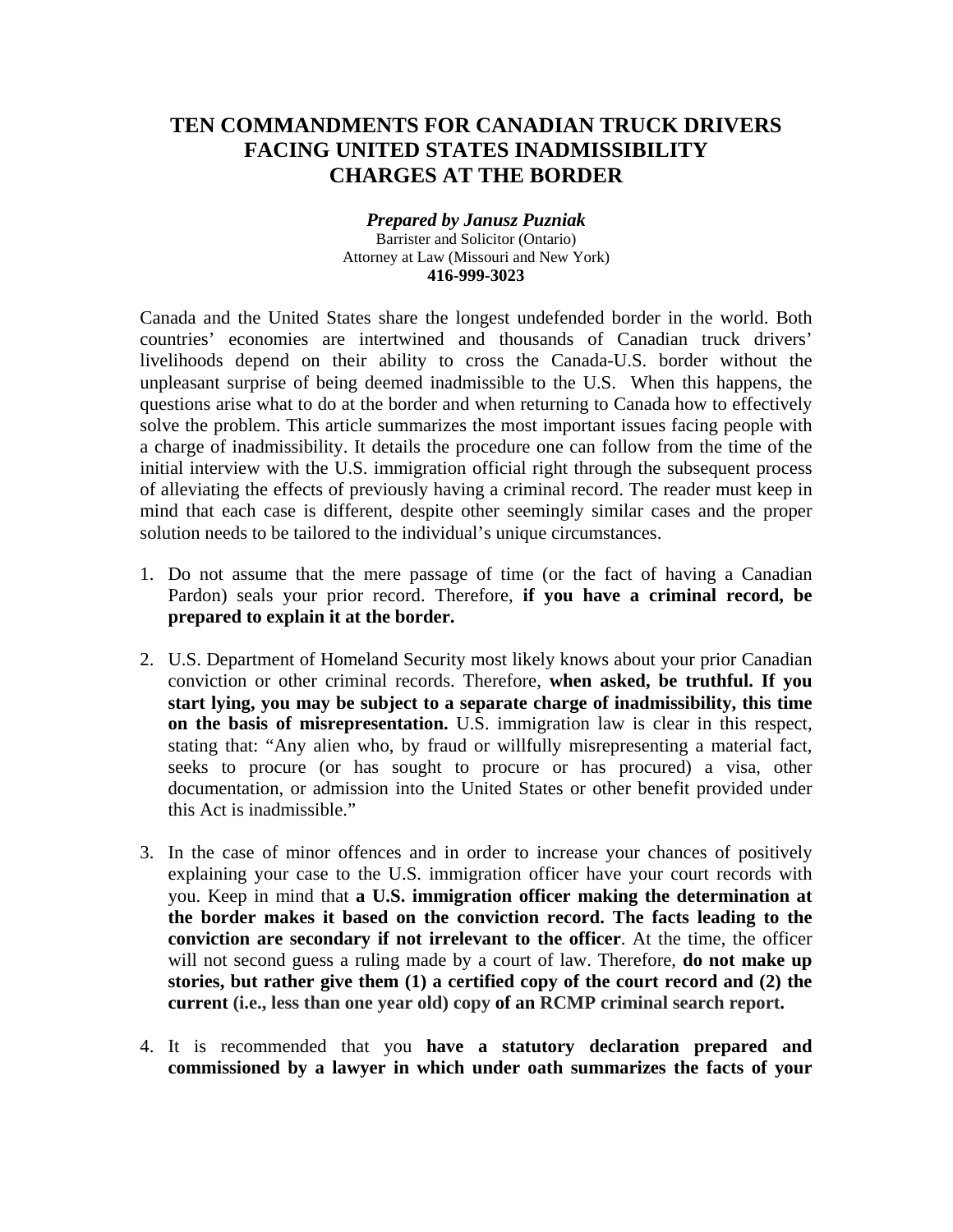**case and which also contains all the necessary exhibits** that the U.S. immigration officer needs to see.

- 5. **A Canadian Pardon and a U.S. Waiver of Inadmissibility are two completely different things. Receiving a Canadian Pardon has little practical effect on the granting of a U.S. Waiver.** Nevertheless, you may start a Pardon application and keep a record of it with you at the border for proof that you intend to resolve the matter properly.
- 6. **Not all criminal offences automatically make a person inadmissible to the U.S. Therefore, beware of advisers who tell you that you need a waiver without first confirming the relevant U.S. immigration and criminal laws.**
- 7. **Make sure that the advisor preparing a waiver application for you (1) makes the proper analysis of the U.S. immigration and Canadian criminal law (including**  with respect to the latter, as at the time of the commission of the offence); (2) **attaches the current (i.e., less than one year old) RCMP criminal search report; (3) submits enough evidence showing your rehabilitation; and (4) makes the proper and convincing legal argument based on the U.S. immigration case law.**
- 8. If you need a waiver be prepared for a long waiting process. **Although the average waiting time is between 5-9 months, there may be a shorter or longer waiting period ahead of you. In the meantime, you may qualify for a Port of Entry Parole (sometimes also called Advance Parole or Humanitarian Parole).**
- 9. **If you need to apply for a Port of Entry Parole (also referred to as Advance Parole or Humanitarian Parole), follow the particular Port of Entry's procedure.**
- 10. **Finally, beware of consultants who are not licensed U.S. lawyers who give you advice on U.S. law or procedure.**

The law firm of Malicki & Malicki welcomes Janusz Puzniak, a new lawyer specializing in business, immigration and employment law. Since Mr. Puzniak's arrival, the firm provides full range of services in Canadian and U.S. immigration law, including (1) assistance to individuals from around the world in securing the required immigration documentation to live and work in Canada and the United States, (2) assistance to businesses in obtaining work permits for employees from anywhere in the world, and (3) assistance to investors and entrepreneurs establishing business operations in Canada. The firm also assists individuals with border and consular problems, including obtaining waivers of inadmissibility (U.S.) and temporary resident permits (Canada). At Malicki  $\&$ Malicki we strongly believe that proper immigration assistance to clients includes developing comprehensive strategies to achieve their needs rather than limiting our work to single applications or submissions.

Mr. Puzniak holds law licenses in Ontario, New York and Missouri and practices all aspects of individual immigration law of Canada and the United States. His immigration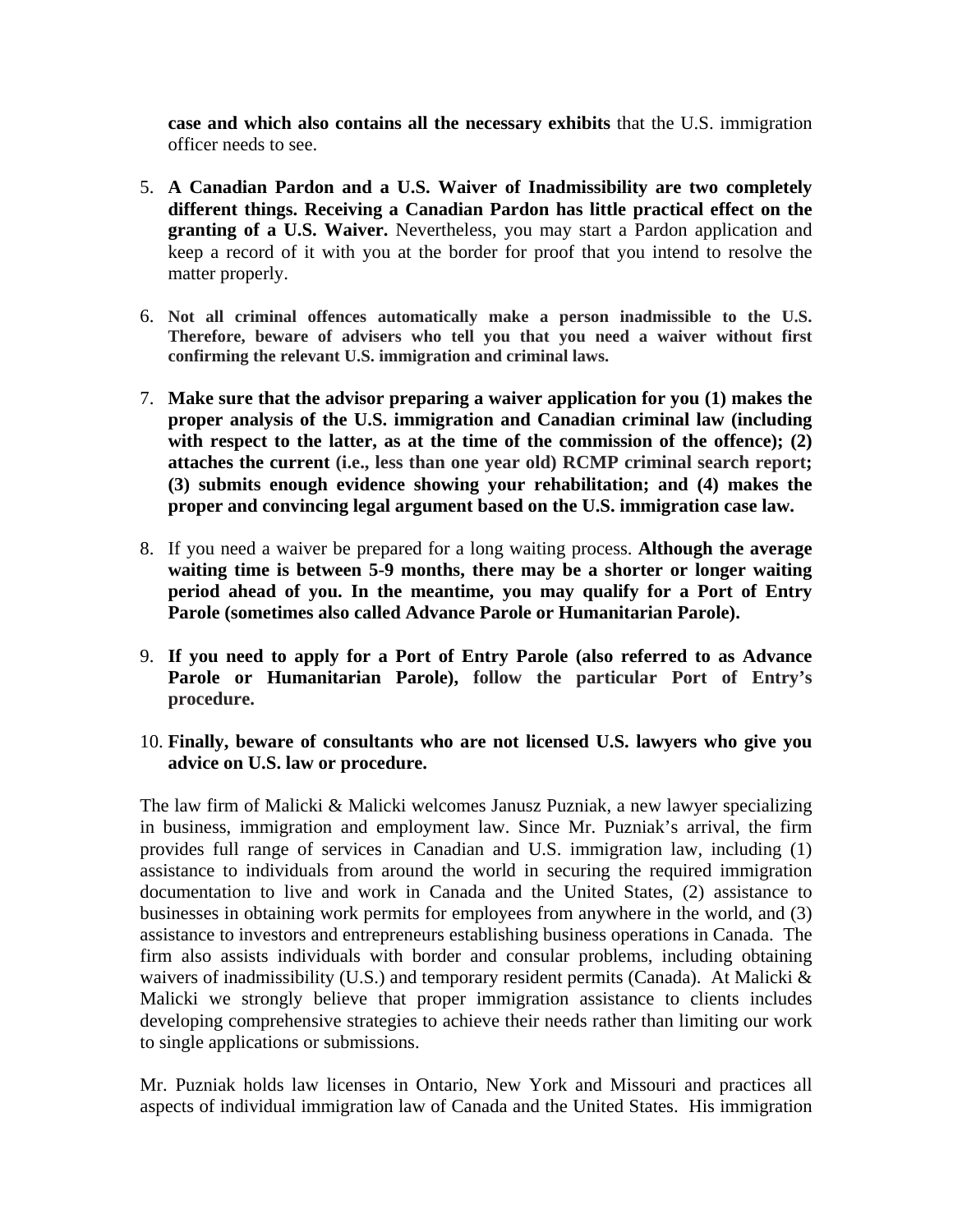practice encompasses inbound and outbound cases in which he has represented both employers and employees. In individual cases, he has assisted skilled workers, businessmen and professionals secure permanent residence in Canada and the United States, including overcoming issues of inadmissibility and consular refusals. Mr. Puzniak invites difficult situations, where clients either experienced refusals of their applications or where they were faced with instances of unreasonable discretion by the decision makers.

### **Mr. Puzniak can be reached at 905-279-6250 ext. 202, cell 416-999-3023 or by email at [janusz@malicki.ca](mailto:janusz@malicki.ca)**

# **OUR CANADIAN IMMIGRATION SERVICES INCLUDE:**

- **Temporary Visitor Visas**
- **Work Permits with Service Canada confirmation**
- **Work Permits exempt from Service Canada confirmation**
- **Work Permits for Live-in Caregivers**
- **Permanent Residence Applications (Skilled Workers)**
- **Permanent Residence Applications (Provincial Nominees)**
- **Permanent Residence Applications (Family Sponsorships)**
- **Permanent Residence Applications (Investors and Entrepreneurs)**
- **Temporary Resident Permit Applications**
- **Citizenship Applications (including complicated cases)**
- **Inadmissibility Cases**

# **OUR U.S. IMMIGRATION SERVICES INCLUDE:**

- **B1/B2 Visitor Visas**
- **TN Work Visas for Canadians**
- **L1A/L1B Work Visas for Intra-company Transferees**
- **H1-B Work Visas for Professionals**
- **E Work Visas for Treaty Investors & Traders**
- **Green Card Applications (Family and Employer Sponsorships)**